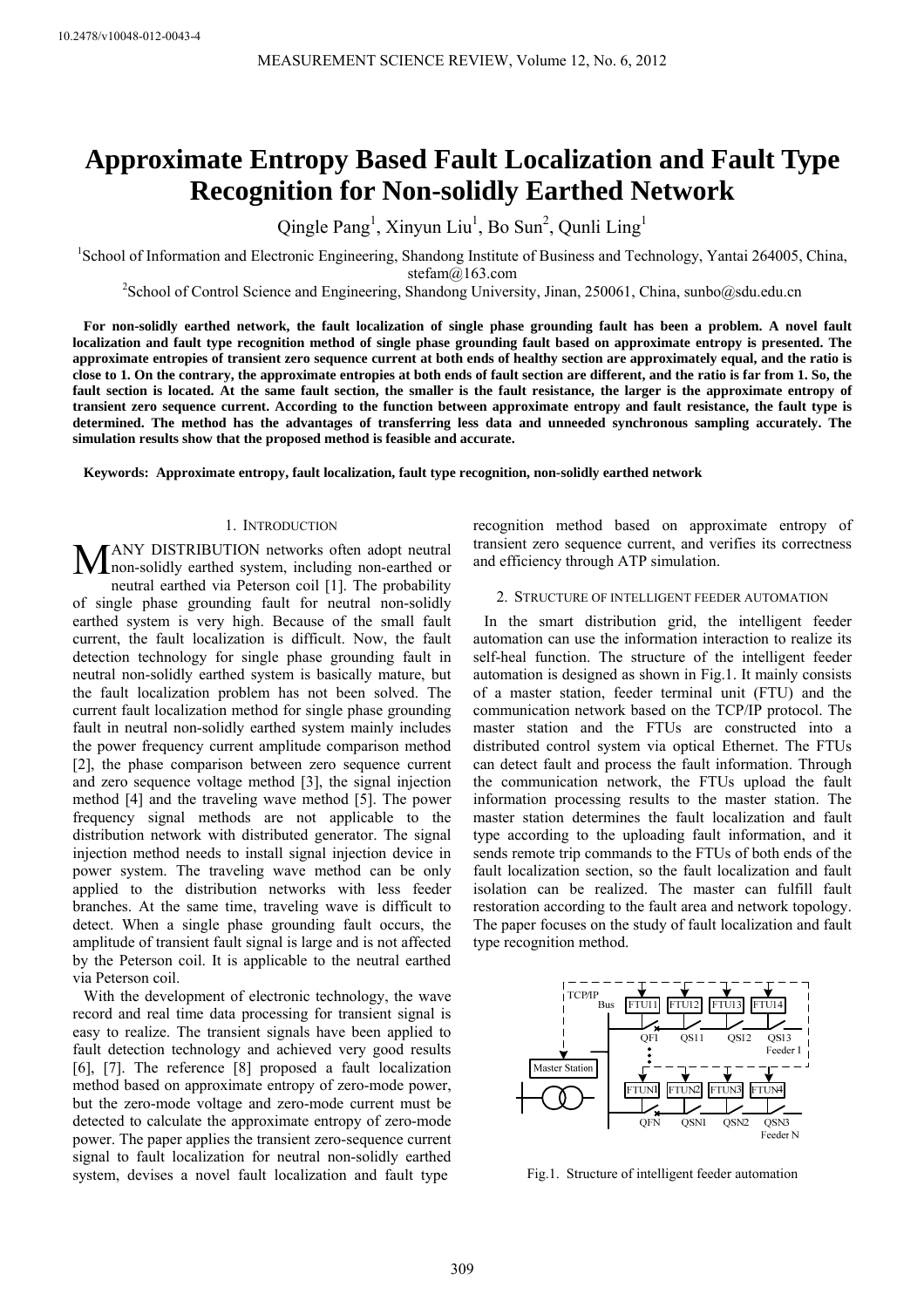## 3. FAULT LOCALIZATION AND FAULT TYPE RECOGNITION BASED ON APPROXIMATE ENTROPY

# *A. Approximate Entropy Theory*

Approximate entropy (ApEn) is a dimensionless index to measure the complexity of time series. It was proposed by Pincus from the perspective of time series complexity in early 1990s [9], [10]. Approximate entropy is to measure the complexity of time series. The more complex the time series, the larger its approximate entropy, and it is independent of the absolute amplitude of time series. Because approximate entropy needs a short data window and is applicable to random signal and deterministic signal, it is widely used in medicine, biology and fault diagnosis of mechanical equipment and other fields [11]-[13]. Fu Ling introduced approximate entropy into the field of fault detection for power system, and successfully applied approximate entropy to the feature extraction of fault signals for neutral non-solidly earthed system [14].

# *B. Approximate Entropy Algorithm*

The approximate entropy algorithm steps for an original time series  $\{u(i), i=1, 2, ..., N\}$  are as follows:

a. Given dimension *m*, using the original time series, construct a set of *m* dimensional vector *X*(1), *X*(2), …, *X*(*N* $m+1$ ), where

$$
X(i) = {u(i), u(i+1),..., u(i+m-1)}
$$
  

$$
i = 1,2,..., N-m+1
$$
 (1)

b. Calculate the Euclidean distance between any vector  $X(i)$  and the rest of vectors  $X(i)$ :

$$
d(i, j) = \max_{k=0,1,\dots,m-1} [x(i+k) - x(j+k)] \qquad (2)
$$

c. Given a tolerance threshold *r*, count the number  $N^m(i)$  to meet  $d(i, j) \leq r$  for each vector  $X(i)$ , and calculate the ratio  $C_i^m(r)$  between the number  $N^m(i)$  and the total number of vectors.

$$
C_i^m(r) = \frac{N^m(i)}{N - m + 1}
$$
 (3)

d. Calculate the logarithm of  $C_i^m(r)$ , then calculate their average value  $\Phi^{m}(r)$  for all *i* as follows:

$$
\Phi^m(r) = \frac{1}{N - m + 1} \sum_{i=1}^{N - m + 1} \ln C_i^m(r) \tag{4}
$$

e. After *m* increases by 1, repeat steps *a*-*d* to  $obtain \Phi^{m+1}(r)$ .

f. The approximate entropy of the original time series is calculated as follows:

$$
ApEn(m, r, N) = \Phi^{m}(r) - \Phi^{m+1}(r)
$$
\n(5)

Pincus suggested taking  $m=2$  and  $r=0.1$ ~0.2 $\sigma$ , where  $\sigma$  is the standard deviation. The paper takes  $m=2$  and  $r=0.15\sigma$ .

# *C. Principle of Fault Localization Based on Approximate Entropy*

In the actual distribution network, the feeder terminal units (FTUs) or other fault detection devices are installed at the detection points along feeders. When a single phase grounding fault is detected, FTUs storage the transient zero sequence current signals and calculate their approximate entropies, then they upload the approximate entropies to the master station. The master station calculates the ratio between the approximate entropies of adjacent detection points (the ratio of the smaller value to the larger value). If the ratio is close to 1 (more than 0.75), the section between the two detection points is healthy section. If the ratio is far from 1 (less than 0.75), the section between the two detection points is fault section. So the fault section localization can be realized.

For the actual distribution networks, a large number of simulation experiments of single phase grounding fault are carried out. For each section, the approximate entropies of transient zero sequence currents are calculated when fault resistances change. So the function between the approximate entropies of transient zero sequence current and fault resistances is obtained.

$$
R_k = f_p(ApEn(p))\tag{6}
$$

Where  $R_k$  represents the fault resistance,  $ApEn(p)$  represents the approximate entropy of transient zero sequence current in section *p*,  $f_p(\cdot)$  represents the function between  $ApEn(p)$ and  $R_k$ . The master station calculates the approximate entropy of the transient zero sequence current at the upstream point of the fault section and substitutes the value into the formula (6). The forecasting fault resistance can be obtained and the fault type is recognized.

## 4. SIMULATION VERIFICATION

#### *A. Simulation Model*

Using the Alternative Transients Program EMTP/ATP, a large number of simulation experiments were done to verify the correctness and efficiency of the proposed method. The distribution network model is shown in Fig.2. For the parameters of the model see reference [15].



Fig.2. Distribution network model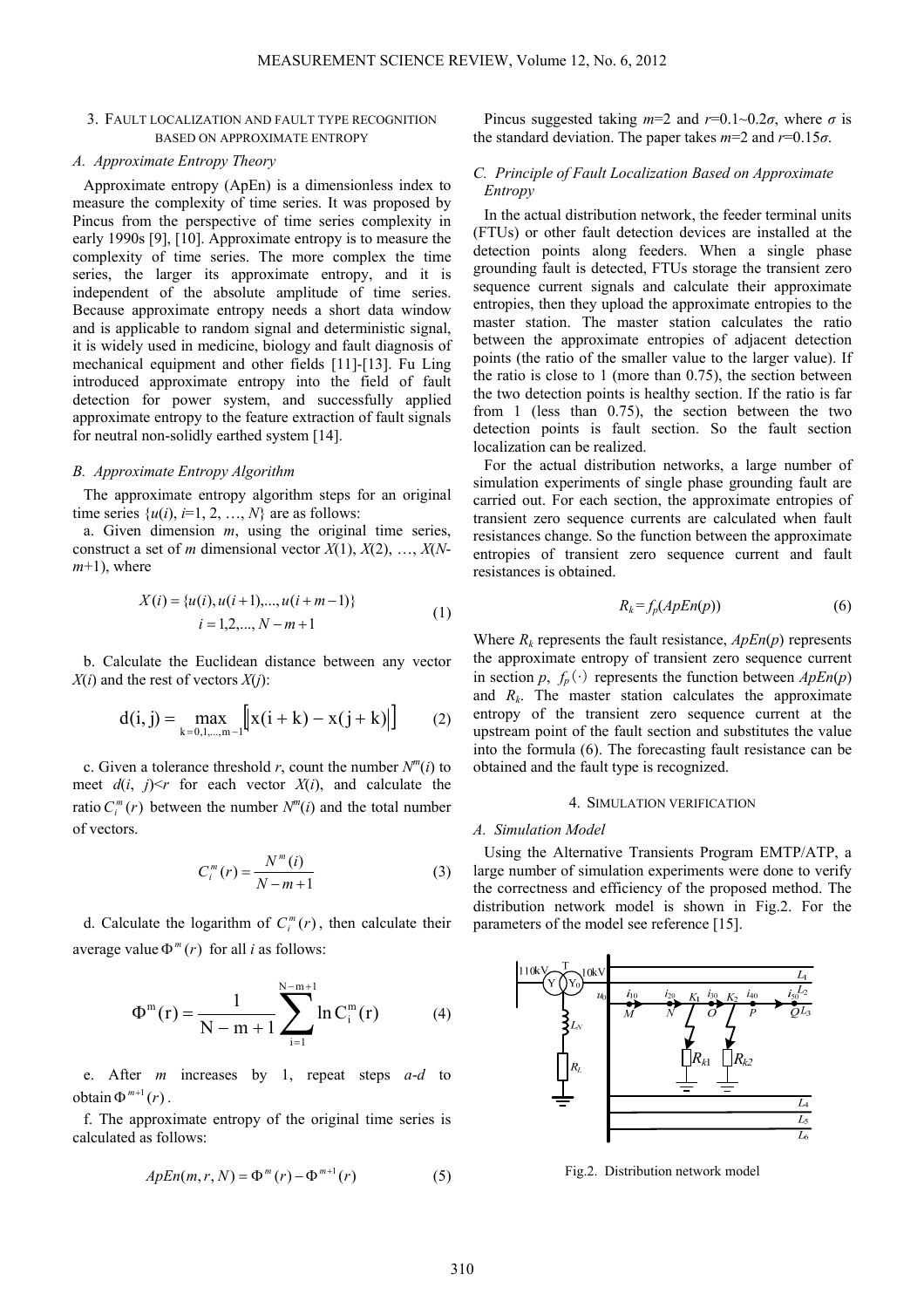## *B. Fault Localization Verification*

It is supposed that the fault section is *NO* section in  $L_3$  and the earthed resistance is  $10\Omega$ , the fault angle is 90°. The zero sequence voltage *u*0 and the zero sequence currents *i*10, *i*20,  $i30$ ,  $i40$ ,  $i50$  of the detection points *M*, *N*, *O*, *P* and *Q* are shown in Fig.3 (a)-(f). The half cycle transient zero sequence current from fault starting time is regarded as the original time series. According to the algorithm of section 2.2, the approximate entropy of each transient zero sequence current is calculated. The approximate entropies and the ratios between the adjacent detection points are shown in Table 1. From the table, the ratio between detection points *N* and *O* is less than 0.75. So the section *NO* is fault section. Other ratios are all bigger than 0.75. The other sections are all healthy sections. The fault localization results are correct.



Fig.3. Zero sequence voltage and zero sequence current

Table 1. Approximate entropies of every detection point

|       | i10 | i20                              | <i>i</i> 30 | i40 | <i>i</i> 50 |
|-------|-----|----------------------------------|-------------|-----|-------------|
| ApEn  |     | 0.356 0.3543 0.6637 0.633 0.7626 |             |     |             |
| Ratio |     | 0.9952 0.5338 0.9537 0.8301      |             |     |             |
| Fault | No. | <b>Yes</b>                       | No.         | No. |             |

# *C. Comparison with other methods*

 In order to show the advantages of the fault localization method based on approximate entropy, many simulation experiments have been done to compare with the power frequency zero sequence current amplitude comparison method. The results show that the localization effects of these two methods are the same for traditional radial grid. For the smart grid with distributed generators, the power frequency current amplitude comparison method cannot

locate the fault position correctly, however, the proposed method can achieve the correct fault position.

In Fig.2, the distributed generator is located at node P of L3. It is supposed that the fault section is NO section in L3 and the earthed resistance is  $20\Omega$ , the fault angle is 90°. The steady state zero sequence currents i10, i20, i30, i40, i50 of the detection points M, N, O, P and O are shown in Fig.4 (a)-(e). The power frequency zero sequence current amplitudes and the ratios between the adjacent detection points are shown in Table 2. From the table, the ratio between detection points P and Q is the smallest and the section PQ is fault section. The localization result is wrong. The approximate entropies and the ratios between the adjacent detection points are shown in Table 3. From the table, the fault section is the section NO. The localization result is true. So this method has an obvious advantage for smart grid.



Fig.4. Power frequency zero sequence current

Table 2. Power frequency zero sequence current amplitude of every detection point

|       | <i>i</i> 10 | i20                                | i30                  | i40 | <i>i</i> 50 |
|-------|-------------|------------------------------------|----------------------|-----|-------------|
| Amp   |             | 0.1988 0.1571 0.0772 0.0424 0.0142 |                      |     |             |
| Ratio | 0.7902      |                                    | 0.4799 0.5492 0.3349 |     |             |
| Fault | No.         | No                                 | No                   | Yes |             |

Table 3. Approximate entropies of every detection point

|       | <i>i</i> 10 | i20                                | <i>i</i> 30 | i40    | <i>i</i> 50 |
|-------|-------------|------------------------------------|-------------|--------|-------------|
| ApEn  |             | 0.2948 0.2808 0.5851 0.5666 0.6311 |             |        |             |
| Ratio | 0.9525      | 0.4799                             | 0.9684      | 0.8978 |             |
| Fault | Nο          | Yes                                | Nο          | Nο     |             |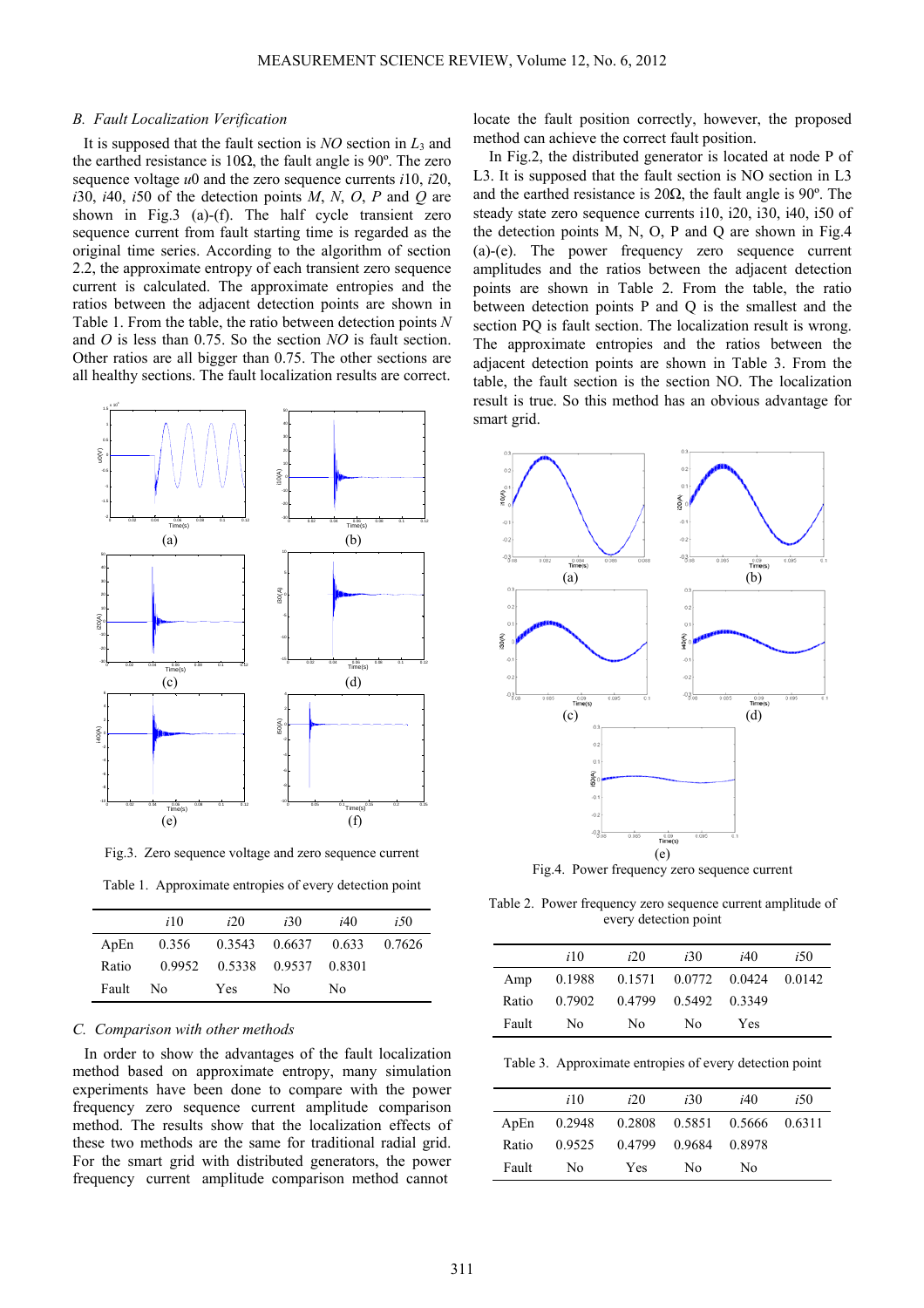# *D. Approximate entropy based fault type recognition verification*

In the distribution network shown in Fig.2, a large number of single phase grounding faults, with fault angle 18º, 45º and 90<sup>°</sup>, respectively, and fault resistance 2 $\Omega$ , 5 $\Omega$ , 10 $\Omega$ , 20 $\Omega$ and 50Ω, respectively, are simulated in section *NO* and section *OP* of the feeder *L*3. The transient zero sequence currents of the detection points *M*, *N*, *O*, *P* and *Q* are detected, and the corresponding approximate entropies are calculated. When the fault is located in section *NO*, the relation curves between the approximate entropies of upstream transient zero sequence currents and the corresponding fault angles are shown in Fig.5. When the fault is located in section *OP*, the relation curves between the approximate entropies of transient zero sequence currents and the corresponding fault angles are shown in Fig.6. From Fig.5 and Fig.6, we can see that when the fault resistance does not change and the fault angle changes, the approximate entropy does not change.



Fig.5. Relation curves between the approximate entropies and fault angles



Fig.6. Relation curves between the approximate entropies and fault angles

When the fault is located in section *NO* and the fault angle is 18º, 45º and 90º, respectively, the relation curves between the approximate entropies of transient zero sequence current at point *N* and the fault resistances are shown in Fig.7. When the fault is located in section *OP* and the fault angle is 18º, 45º and 90º, respectively, the relation curves between the approximate entropies of transient zero sequence current at point *O* and the fault resistances are shown in Fig.8. From Fig.7 and Fig.8, we can see that the approximate entropy of transient zero sequence current changes with the fault resistance.



Fig.7. Relation curves between the approximate entropies and fault resistances



Fig.8. Relation curves between the approximate entropies and fault resistances

According to several sets of data of approximate entropy and fault resistance, the function between approximate entropy and fault resistance can be obtained using the interpolation method. The approximate entropy of actual transient zero sequence current at detection point is substituted into the corresponding function and the forecasting fault resistance is calculated. So the fault type is recognized.

For example, a single phase grounding fault occurs in section *OP*. When the fault angle is 45º and the fault resistance is 2Ω, 5Ω, 10Ω, 20Ω and 50Ω, respectively, the approximate entropy is calculated, respectively. Using three times spline interpolation, the function  $R_k = f_p(ApEn(p))$  is approximated. The approximate curve is shown in Fig.9. When the fault angle is 90 $^{\circ}$  and the fault resistance is 2 $\Omega$ , 5Ω, 10Ω, 20Ω and 50Ω, respectively, the approximate entropy is calculated, respectively, and substituted into formula (6). The forecasting fault resistances and relative errors are shown in Table 4. From the table, we can see that the proposed method can forecast fault resistance accurately and recognize the fault type.

# 5. CONCLUSIONS

The study presents a fault localization method based on approximate entropy of transient zero sequence current. First, the structure of intelligent feeder automation is introduced. Each FTU detects the transient zero sequence current at the corresponding detection point and calculates its approximate entropy. The master station determines the fault localization and fault type. Second, the principle of